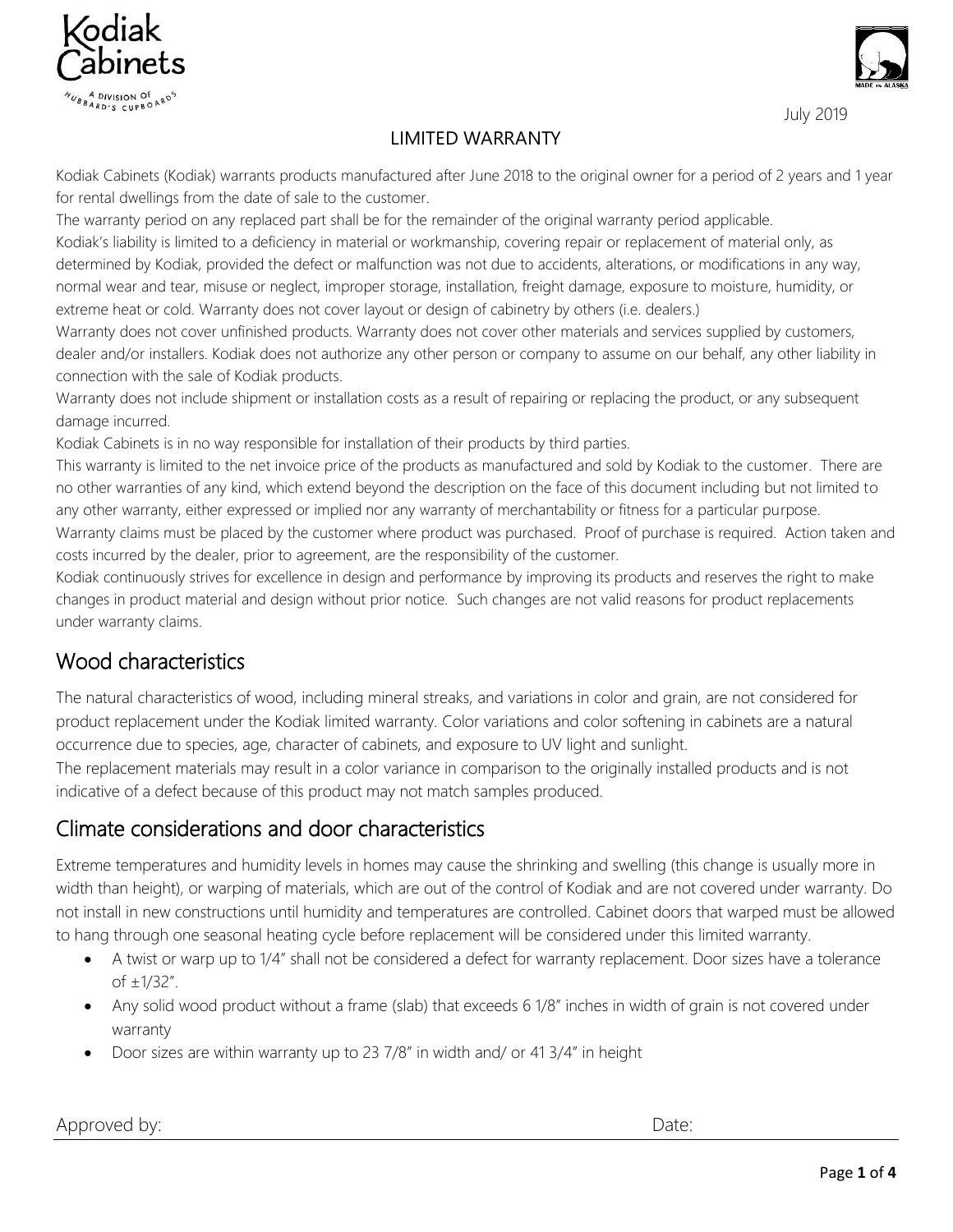

#### Painted doors

It is important to note that wood naturally expands and contracts. Because of this, paint may develop hairline cracks in the finish, most notable around the joints. This is common in the industry, but to help with the stability of the door, we use MDF (Medium-Density Fiberboard) for the center panels with most painted door styles. All frames on doors are made of a Paint grade hard wood.

The painted product is a full coverage pigmented high solid lacquer with a clear catalyzed top layer, systematically applied with highly specialized wood finishing equipment. Depending the color of the paint, the sheen may vary. Kodiak Cabinets uses [Sherwin Williams](https://www.sherwin-williams.com/) color pallet specifically for color matching with a semi-gloss finish.

All painted doors require more upkeep, as regular usage over time can lead to chips, marks, residue from normal kitchen use, and hand- or fingerprints. The paint may also differ very slightly in tone from doors to drawer fronts to exposed ends. To be absolutely sure of your color choice, Kodiak recommends that a finished sample be ordered (\$150 for painted and \$100 for clear) prior to placing an order. The paint color will need to be provided to Kodiak by the customer before sample can begin production apart from Kodiak's standard colors. The invoice will include the agreed upon paint color and shall be approved via signature prior to manufacturing. Sample doors will be made for orders of \$5,000.00 or more.

Kodiak Cabinets would like you to sign a waiver to ensure that there is no misunderstanding regarding the inherent issues with painted doors.

*Waiver for painted doors: Date:*

# Stained doors

All Kodiak stain finishes are applied using a hand-rubbed application. The hand-rubbed process provides superior grain penetration of the finish material and a greater degree of depth in the finished product.

Kodiak cannot predict how a door, or portions of a door, will accept stain. For example, the pores in Hickory, in particular, are inconsistent so that darker stains may not be absorbed evenly. The stain coloration could be affected by the natural wood color variance prior to application. If a door meets our material specification standards in its unfinished state, it will be considered acceptable after finishing as well. Kodiak only stains Oak, Alder, Birch, Hickory, Cherry, Sapelli and Walnut. To be absolutely sure of your color choice, Kodiak recommends that a finished sample be ordered (\$150 for stained and \$100 for clear) prior to placing an order.

We do offer services for matching existing stain colors through [Sherwin Williams](https://www.sherwin-williams.com/) at an extra cost.

Although steps are taken to minimize dark end grain, Kodiak uses wiping stains which penetrate the wood. The end grain will stain darker than other areas of the piece. This will not be considered defective.

After staining, each finished item receives sealer and topcoat. The sealer is a high solids material that is applied, dried and then sanded with a fine-grit sandpaper. The final coat is a high solid pre-catalyzed lacquer that results in resistance to moisture and overall durability. The invoice will include the agreed upon stain color and shall be approved via signature prior to manufacturing.

Kodiak Cabinets would like you to sign a waiver to ensure that there is no misunderstanding regarding the inherent issues with stained doors.



July 2019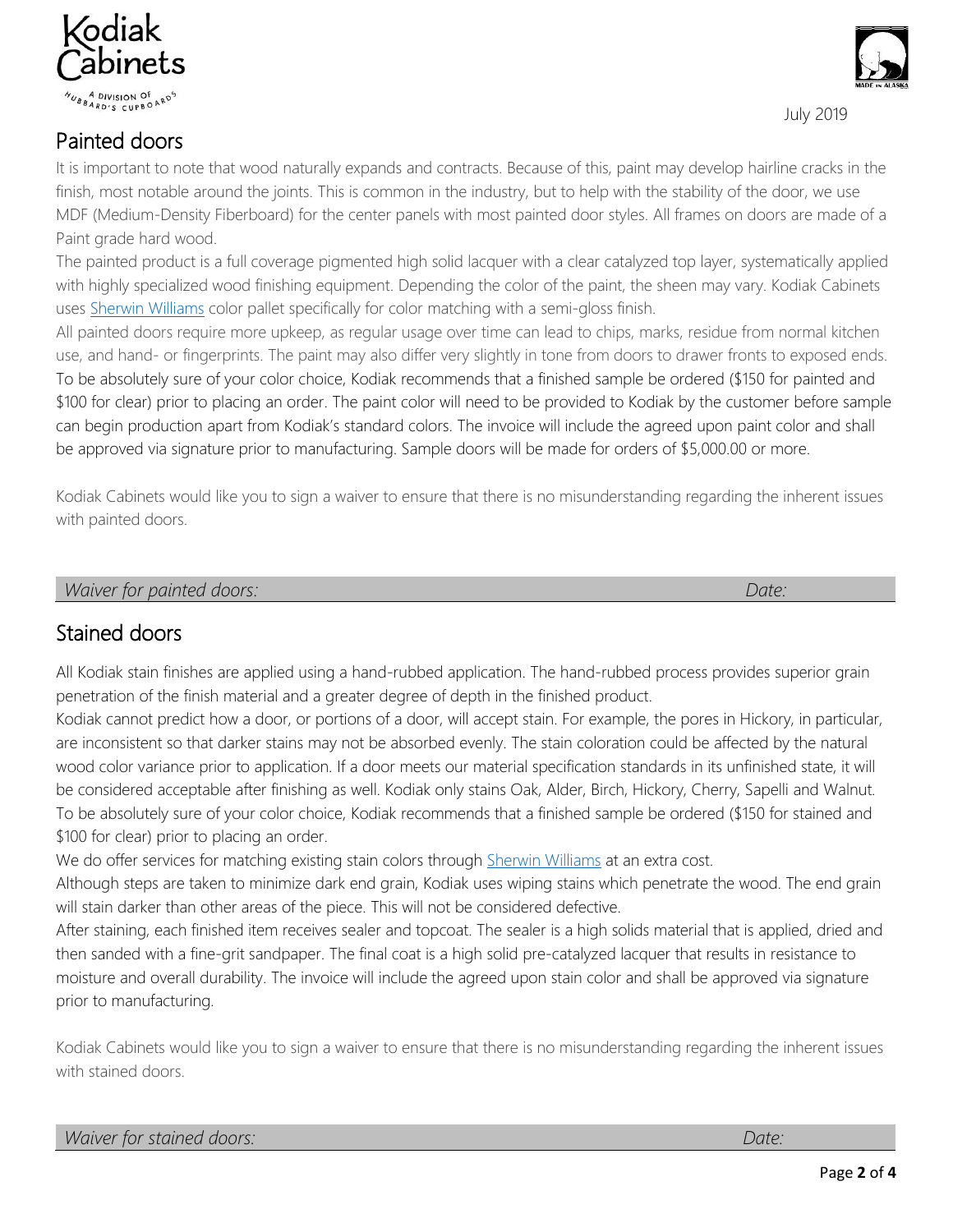



### General Care Guidelines

Heat and steam generating appliances such as sinks, dishwashers, coffee makers, rice cookers, toasters, toaster ovens, kettles and portable grills should be used with care and not directly under wall cabinets to ensure that they will not be affected by excessive heat or steam. Exposure to heavy deep-frying below the wall cabinets can cause oil to penetrate the door and cabinet and harm the finish and/or change the color.

When using the oven's self-cleaning function, it suggested that drawers and doors on both sides be opened or carefully removed and stored on a clean surface in a protected area.

It is important to keep the cabinet surfaces dry, wiping up spills immediately.

The areas around the sink, dishwasher, cooking areas and handles require special attention, removing liquid and grease spills before they are allowed to penetrate and break the surface finish.

Cloths moistened with cleaning products or damp towels should not be draped over cabinet doors.

Clean occasionally with a soft, clean cloth moistened with water (add a mild dishwashing liquid to remove sticky substance); wipe again with a soft, clean cloth moistened with water only (if detergent has been used), and dry with a soft clean dry cloth.

Do not use cleansers that contain abrasives (Ajax, SOS pads), acids, alkalis or ammonia (Windex); they will damage or discolor the surface. Any cleansers, or residue of cleansers on a cloth used to wipe the cabinets will void the warranty on the finish.